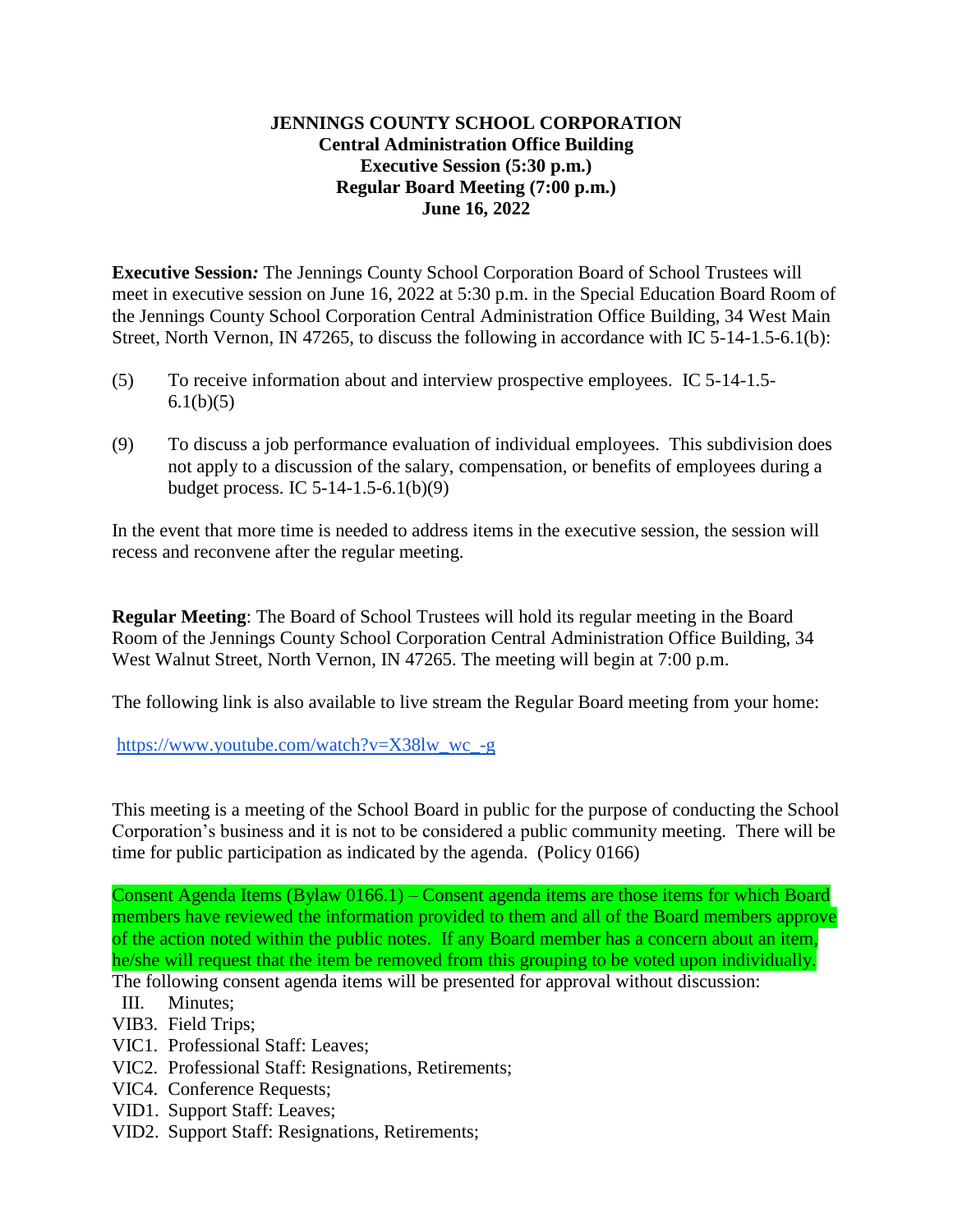VID4. Conference Requests;

VII. Claims;

Agenda Information Items – Information items are those items that the Board members are given to review. If a Board member wishes to discuss any of these items, he/she will indicate that the item(s) be removed from this grouping for discussion during the meeting. The following information items will be shared with the Board:

## **Agenda**

- I. Pledge
	- The President will open the meeting with the Pledge of Allegiance.
- II. Consent Agenda Items
- III. Minutes of the Executive Session and the Regular Board Meeting of June 2, 2022.
- IV. Community Non-Agenda Items
	- The President will ask if anyone would like to speak on an item not on the agenda.
- V. Old Business
	- A. NEOLA, Approval
		- 1. NEOLA Policy 167.3, Public Participation at Board Meetings, Second Reading.
		- 2. NEOLA Policy 7300, Disposition of Real Property, Second Reading
		- 3. NEOLA Policy 7310, Disposition of Surplus Property, Second Reading
		- 4. NEOLA Policy 7450, Property Inventory, Second Reading
		- 5. NEOLA Policy 7540.03, Student Technology Acceptable Use and Safety, Second Reading
		- 6. NEOLA Policy 7540.04, Staff Technology Acceptable Use and Safety, Second Reading
		- 7. NEOLA Policy 8305, Information Security, Second Reading
		- 8. NEOLA Policy 8455, Coach Training, References and IHSAA Reporting, Second Reading
		- 9. NEOLA Policy 8600, Transportation, Second Reading
- VI. New Business
	- A. NEOLA
		- 1. NEOLA Policy 6220, Budget Preparation, First Reading
		- B. Programs (Policy 2000)
			- 1. 2022-2023 Student Handbooks Addendum, Approval
			- 2. 2022-2023 Textbook Rental and Fees, Approval
			- 3. Field Trips
		- C. Professional Staff (Policy 3000)
			- 1. Leaves
			- 2. Resignations/Retirements
			- 3. Recommendations
			- 4. Conference Requests
		- D. Support Staff (Policy 4000)
			- 1. Leaves
			- 2. Resignations/Retirements
			- 3. Recommendations
			- 4. Conference Requests